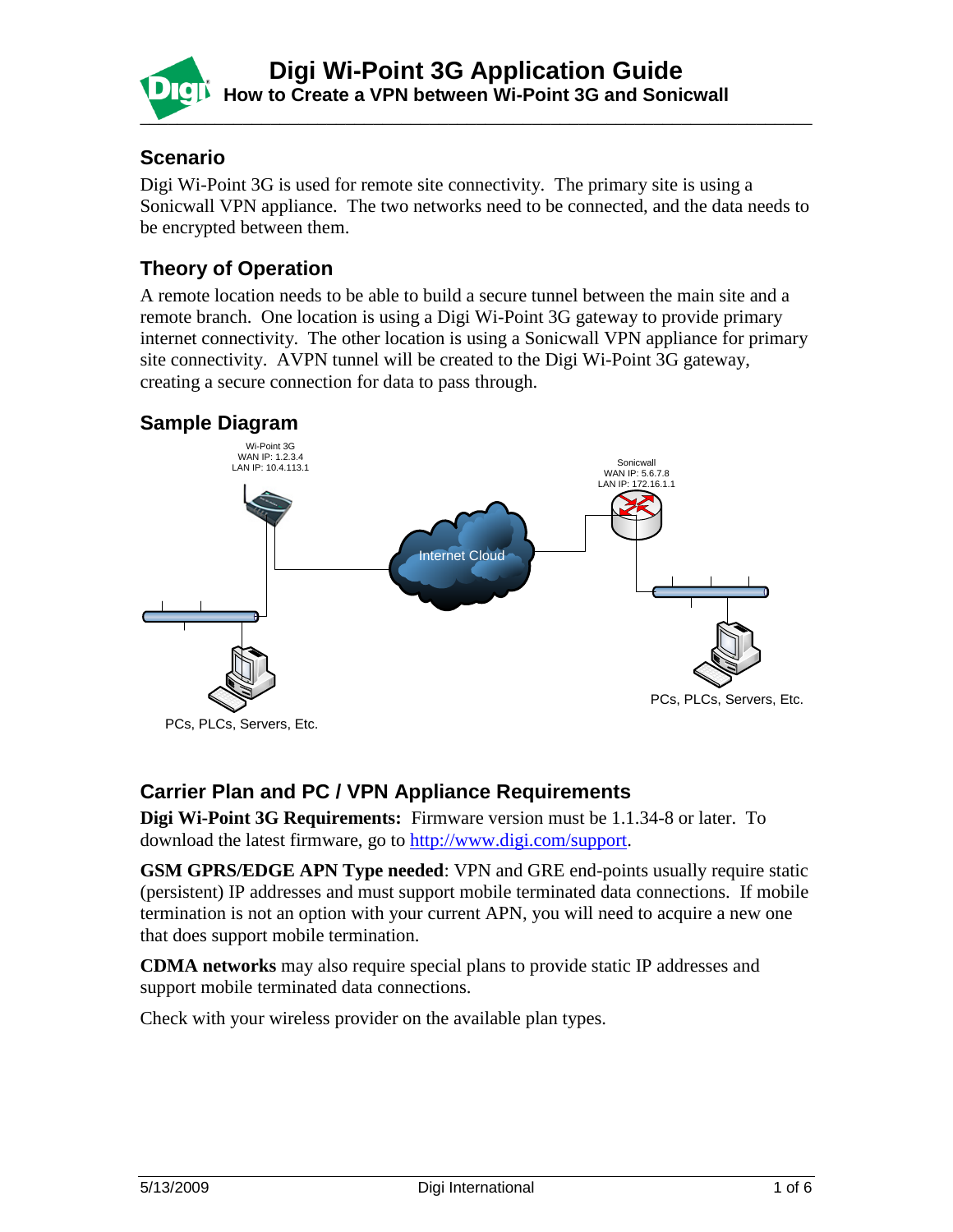# **Digi Wi-Point 3G Configuration**

- 1. Read and follow the quick-start guide for the Digi Wi-Point 3G.
- 2. Assign a static IP address to the Ethernet port (the default address is 192.168.1.1).
- 3. Configure the Digi Wi-Point 3G settings
	- a. Open the Web Interface if the device.
	- b. Navigate to **Configuration > Network > VPN Settings**
	- c. Click **VPN Tunnel Settings**
	- d. Click **Add**
	- e. Fill in the appropriate settings below

|                                                                                                                                                                                                         | <b>Wi-Point 3G Configuration and Management</b>                                                                                                                                                                                                                                                                                                                                                                                                                                         |
|---------------------------------------------------------------------------------------------------------------------------------------------------------------------------------------------------------|-----------------------------------------------------------------------------------------------------------------------------------------------------------------------------------------------------------------------------------------------------------------------------------------------------------------------------------------------------------------------------------------------------------------------------------------------------------------------------------------|
|                                                                                                                                                                                                         | DIGI WI-POINT 3G                                                                                                                                                                                                                                                                                                                                                                                                                                                                        |
| Home                                                                                                                                                                                                    | <b>VPN</b> - Tunnel #1 - Configuration                                                                                                                                                                                                                                                                                                                                                                                                                                                  |
| Wizard<br><b>Configuration</b><br>Network                                                                                                                                                               | <b>To Sonicwall</b><br><b>Description:</b><br>$\blacktriangledown$<br>Automatically establish this tunnel                                                                                                                                                                                                                                                                                                                                                                               |
| Mobile<br><b>Serial Ports</b><br>System                                                                                                                                                                 | <b>Local VPN Endpoint:</b><br>Wireless WAN<br>5.6.7.8<br><b>Remote VPN Endpoint:</b>                                                                                                                                                                                                                                                                                                                                                                                                    |
| <b>Remote Management</b><br>Security<br><b>GPS</b>                                                                                                                                                      | <b>ISAKMP</b><br>$\checkmark$<br><b>VPN Tunnel:</b>                                                                                                                                                                                                                                                                                                                                                                                                                                     |
| <b>Time</b>                                                                                                                                                                                             | Tunnel Network Traffic from the following Local Network:                                                                                                                                                                                                                                                                                                                                                                                                                                |
| <b>Management</b><br><b>Connections</b><br><b>Event Logging</b>                                                                                                                                         | <b>IP Address:</b><br>10.4.0.0<br>255,255,0.0<br><b>Subnet Mask:</b>                                                                                                                                                                                                                                                                                                                                                                                                                    |
| <b>Administration</b><br><b>Backup/Restore</b><br><b>Update Firmware</b><br><b>Factory Default Settings</b><br><b>System Information</b><br><b>AT Command</b><br><b>PIN Utility</b><br>Reboot<br>Logout | Tunnel Network Traffic to the following Remote Network:<br><b>IP Address:</b><br>172.16.0.0<br>255.255.0.0<br><b>Subnet Mask:</b><br>Following Policy apply to the Tunnel Network Traffic:<br>Enable IP Encapsulating Security Payload (ESP)<br>Enable IP Authentication Header (AH)<br>Use the following IPSEC security settings:<br><b>SA Lifetime</b><br><b>Authentication</b><br><b>Encryption</b><br>3-DES<br>$MD5 \sim$<br>28800<br>$\checkmark$<br>secs (1200-28800)<br>Identity |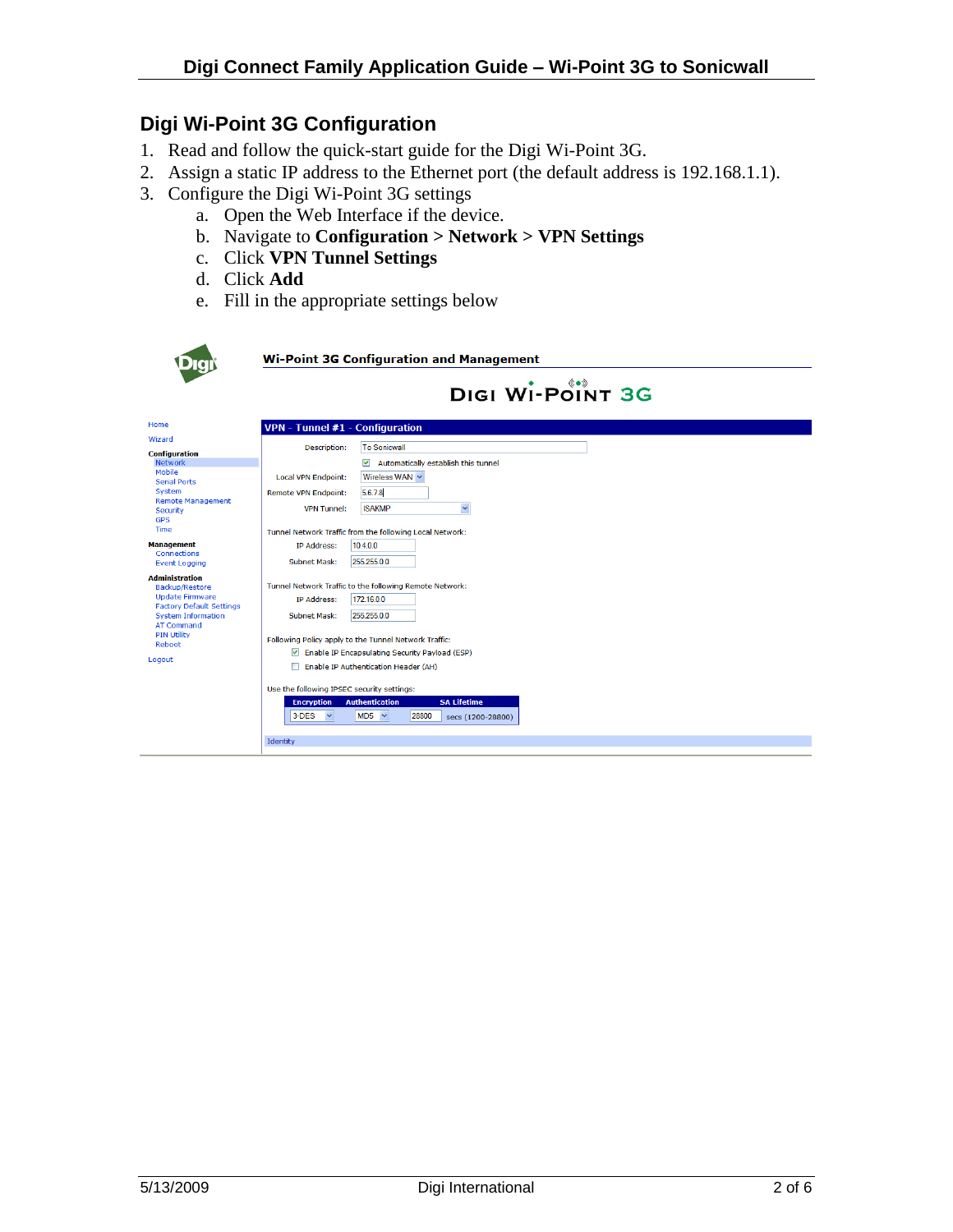### **Digi Connect Family Application Guide – Wi-Point 3G to Sonicwall**

| <b>PIN Utility</b><br>Reboot<br>Logout | Following Policy apply to the Tunnel Network Traffic:<br>Enable IP Encapsulating Security Payload (ESP)<br>Enable IP Authentication Header (AH)<br>Use the following IPSEC security settings:<br><b>SA Lifetime</b><br><b>Encryption</b><br><b>Authentication</b><br>3-DES<br>$MD5 \sim$<br>28800<br>$\checkmark$<br>secs (1200-28800) |
|----------------------------------------|----------------------------------------------------------------------------------------------------------------------------------------------------------------------------------------------------------------------------------------------------------------------------------------------------------------------------------------|
|                                        | Identity                                                                                                                                                                                                                                                                                                                               |
|                                        | $\bigcirc$ Use the following as the identity:<br><b>Identity string:</b><br>⊙ Use the Mobile IP address as the identity                                                                                                                                                                                                                |
|                                        | <b>Security Settings</b>                                                                                                                                                                                                                                                                                                               |
|                                        | $\checkmark$<br>Main<br><b>Connection Mode:</b><br>Diffie-Hellman:<br>Group $2 \vee$<br>Enable Perfect Forward Secrecy (PFS)<br>Use the following pre-shared key to negotiate IKE security settings:                                                                                                                                   |
|                                        | 123456<br>$\land$                                                                                                                                                                                                                                                                                                                      |
|                                        |                                                                                                                                                                                                                                                                                                                                        |
|                                        | Use the following policy to negotiate IKE security settings:<br><b>SA Lifetime</b><br><b>Authentication</b><br><b>Encryption</b><br><b>Integrity</b><br>3-DES (192-bit) v<br>$MD5 \sim$<br>Pre-Shared Key<br>86400<br>secs (1200-86400)                                                                                                |
|                                        | Apply                                                                                                                                                                                                                                                                                                                                  |
|                                        | Copyright @ 1996-2008 Digi International Inc. All rights reserved.<br>http://www.digi.com/                                                                                                                                                                                                                                             |

- f. Click **Apply** to save the changes
- g. A reboot is required for the settings to take effect. **Reboot** the unit.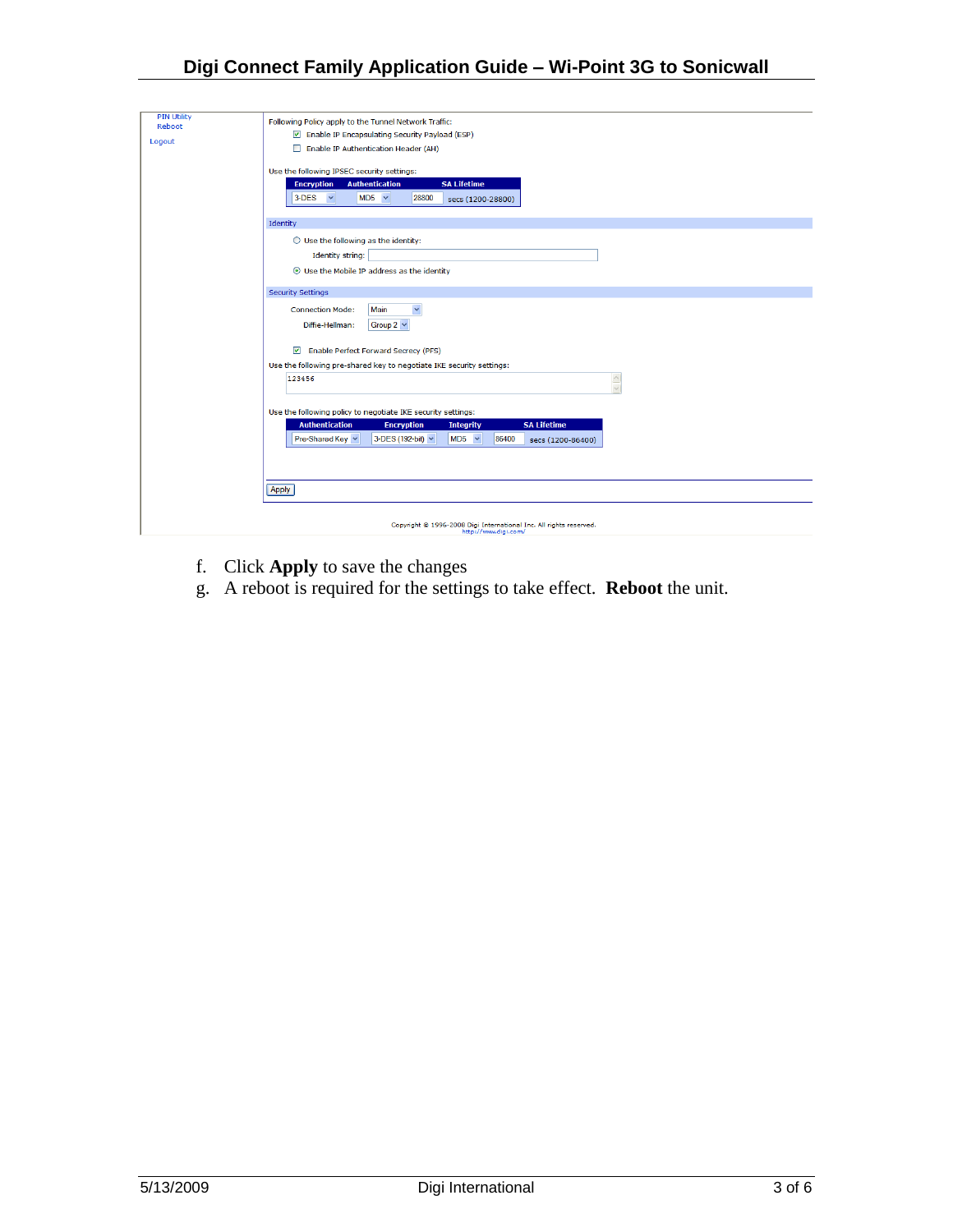### **Sonicwall VPN Configuration**

- 1. Configure the Sonicwall VPN device
	- a. Log into the Web Interface of the Sonicwall device.
	- b. Navigate to **VPN** on the left hand panel.
	- c. Under the section titled VPN Policies, click the **Add** button.
	- d. Fill in the appropriate information, shown in the screenshots below

|      | VPN Policy - Mozilla Firefox 3 Beta 2                                                                                                                                                  |                                 |      |
|------|----------------------------------------------------------------------------------------------------------------------------------------------------------------------------------------|---------------------------------|------|
|      | http://172.16.1.102/vpnConfig 2.html                                                                                                                                                   |                                 |      |
|      | General<br>Proposals<br>Advanced                                                                                                                                                       |                                 |      |
|      | <b>Security Policy</b>                                                                                                                                                                 |                                 |      |
|      | IPSec Keying Mode:                                                                                                                                                                     | IKE using Preshared Secret<br>× |      |
|      | Name:                                                                                                                                                                                  | To_WiPoint                      |      |
|      | IPSec Primary Gateway Name or Address:                                                                                                                                                 | 1.2.3.4                         |      |
|      | IPSec Secondary Gateway Name or Address:                                                                                                                                               | 0.0.0.0                         |      |
|      | 123456<br><b>Shared Secret:</b>                                                                                                                                                        |                                 |      |
|      | <b>Destination Networks</b>                                                                                                                                                            |                                 |      |
|      | O Use this VPN Tunnel as default route for all Internet traffic<br>O Destination network obtains IP addresses using DHCP through this VPN Tunnel<br>Specify destination networks below |                                 |      |
|      | <b>Network</b><br><b>Subnet Mask</b><br>10.4.0.0 255.255.0.0                                                                                                                           |                                 |      |
|      |                                                                                                                                                                                        |                                 |      |
|      | Add<br>Edit<br>Delete                                                                                                                                                                  |                                 |      |
|      |                                                                                                                                                                                        |                                 |      |
|      | Ready                                                                                                                                                                                  |                                 |      |
|      |                                                                                                                                                                                        | 0 <sub>K</sub><br>Cancel        | Help |
| Done |                                                                                                                                                                                        |                                 |      |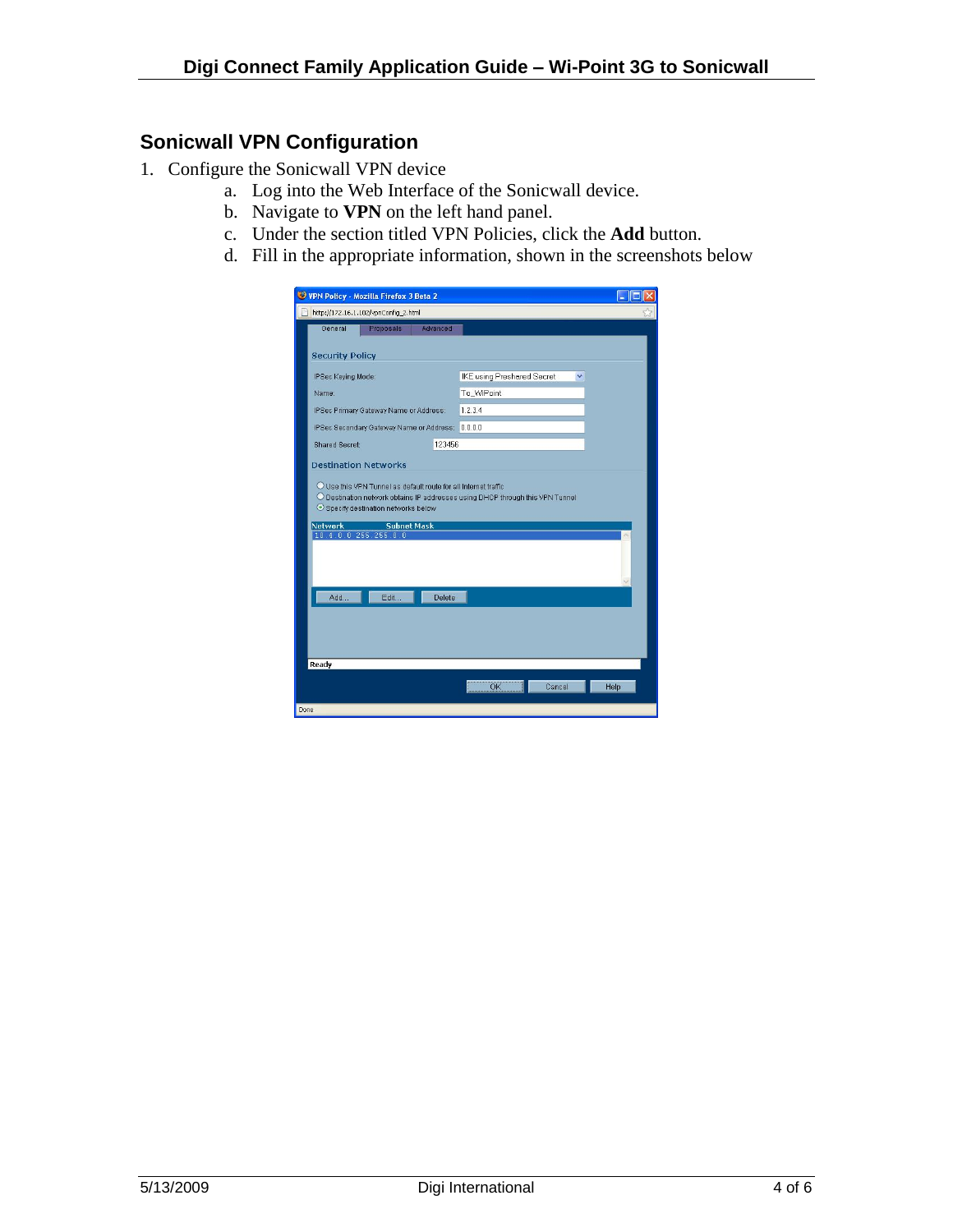| VPN Policy - Mozilla Firefox 3 Beta 2         |                 |              |      |
|-----------------------------------------------|-----------------|--------------|------|
| http://172.16.1.102/vpnConfig_2.html#         |                 |              |      |
| General<br>Proposals                          | Advanced        |              |      |
| IKE (Phase 1) Proposal                        |                 |              |      |
| Exchange:                                     | Main Mode       | $\checkmark$ |      |
| DH Group:                                     | Group 2         | Y.           |      |
| Encryption:                                   | 3DES            | $\checkmark$ |      |
| Authentication:                               | MD5             | v            |      |
| Life Time (seconds):                          | 28800           |              |      |
| <b>Ipsec (Phase 2) Proposal</b>               |                 |              |      |
| Protocol:                                     | ESP             | $\checkmark$ |      |
| Encryption:                                   | 3DES            | $\checkmark$ |      |
| Authentication:                               | MD <sub>5</sub> | $\checkmark$ |      |
| Enable Perfect Forward Secrecy                |                 |              |      |
| DH Group:                                     | Group $2 - $    |              |      |
|                                               |                 |              |      |
| Life Time (seconds):                          | 28800           |              |      |
|                                               |                 |              |      |
|                                               |                 |              |      |
|                                               |                 |              |      |
|                                               |                 |              |      |
|                                               |                 |              |      |
|                                               |                 |              |      |
|                                               |                 |              |      |
| Ready                                         |                 |              |      |
|                                               | OK              | Cancel       | Help |
|                                               |                 |              |      |
| Done                                          |                 |              |      |
|                                               |                 |              |      |
| VPN Policy - Mozilla Firefox 3 Beta 2         |                 |              |      |
| http://172.16.1.102/vpnConfig_2.html#         |                 |              |      |
| General<br>Proposals                          | Advanced        |              |      |
|                                               |                 |              |      |
| <b>Advanced Settings</b>                      |                 |              |      |
| Enable Keep Alive                             |                 |              |      |
| Try to bring up all possible Tunnels          |                 |              |      |
| Require authentication of local users         |                 |              |      |
| Require authentication of remote users        |                 |              |      |
| Remote users behind VPN gateway               |                 |              |      |
| Remote VPN clients with XAUTH                 |                 |              |      |
| Enable Windows Networking (NetBIOS) Broadcast |                 |              |      |
|                                               |                 |              |      |
| Apply NAT and Firewall Rules<br>U             |                 |              |      |
| Forward packets to remote VPNs                |                 |              |      |
| 0.0.0.0<br>Default LAN Gateway:               |                 |              |      |
| VPN Terminated at:                            |                 |              |      |
| OLAN OOPT OLAN/OPT                            |                 |              |      |
|                                               |                 |              |      |
|                                               |                 |              |      |
|                                               |                 |              |      |
|                                               |                 |              |      |
|                                               |                 |              |      |
|                                               |                 |              |      |
| Ready                                         |                 |              |      |
|                                               | <b>OK</b>       | Cancel       | Help |

- e. Click **OK** to save the settings.
- f. Click **Apply** in the upper right hand corner to apply the settings to the device. You may have to reboot the device for these changes to take effect, depending on your model of Sonicwall.